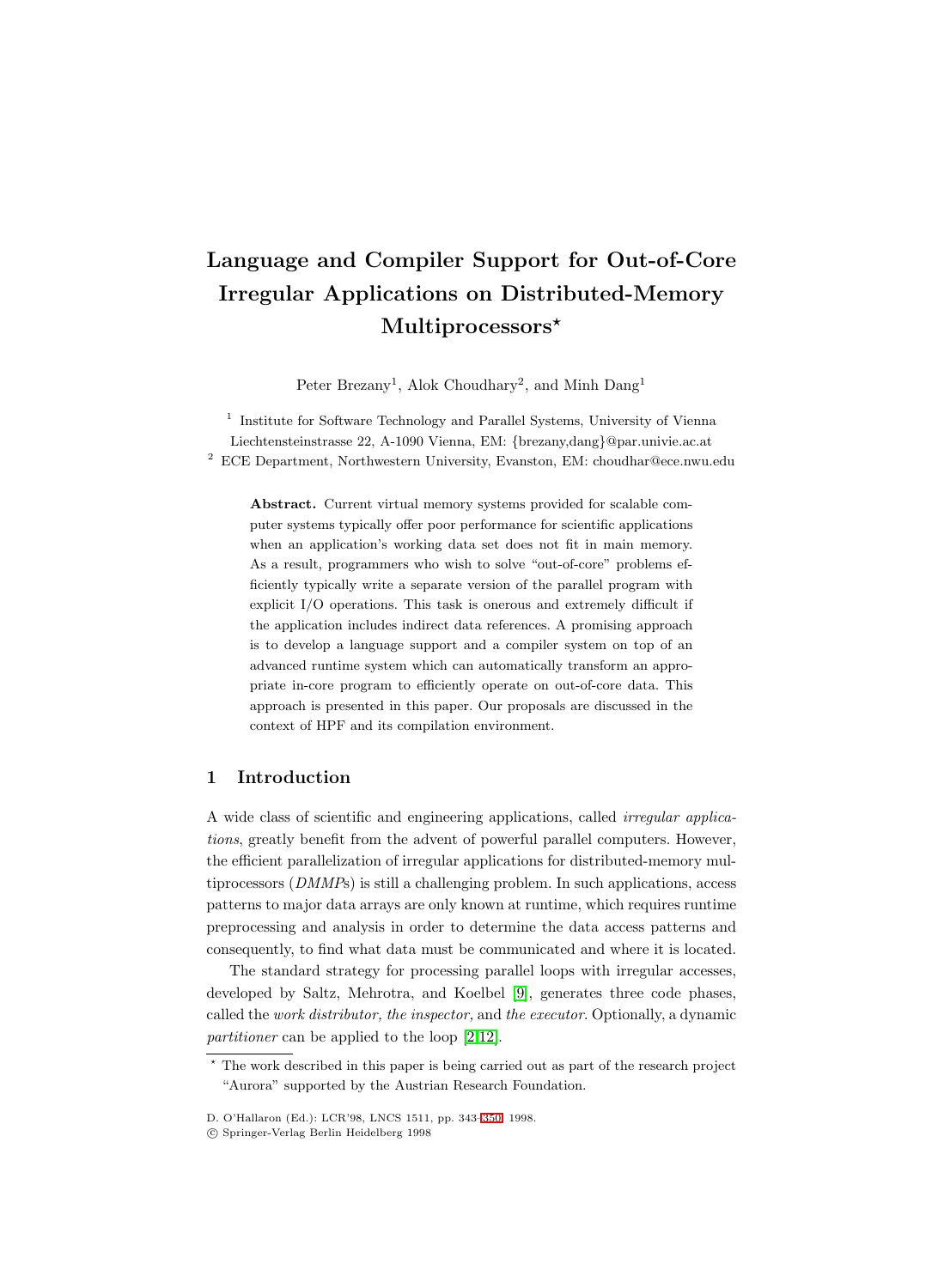

**Fig. 1.** Optimized file I/O vs. VM

Large scale irregular applications involve large data structures. Runtime preprocessing provided for these applications results in construction of additional large data structures which increase the memory usage of the program substantially. Consequently, a parallel program may quickly run out of memory. Therefore, some data structures must be stored on disks and fetched during the execution of the program. Such applications and data structures are called out-of-core (OOC) applications and OOC data structures, respectively. The performance of an OOC program strongly depends on how fast the processors, the program runs on, can access data

from disks. Traditionally, in scientific computations, OOC problems are handled in two different ways: (1) virtual memory (VM) which allows the in-core program version to be run on larger data sets, and (2) specific OOC techniques which explicitly interface file I/O and focus on its optimization. Although VM is an elegant solution (it provides the programming comfort and ensures the program correctness), it has been observed that the performance of scientific applications that rely on virtual memory is generally poor due to frequent paging in and out of data.

In our recent papers  $[3,4]$ , we describe the *runtime support* CHAOS+ we have developed for parallelization of irregular OOC applications on DMMPs. Fig. 1 shows the performance improvement obtained by the  $OOC$  version<sup>1</sup> of the Euler 3-D solver which was built on top of CHAOS+ against VM on the Intel Paragon. Although the interface to CHAOS+ is a level higher than the interface to a parallel file system and the interface to a communication library, it is still difficult for the application programmer to develop efficient OOC irregular programs. A promising approach is to develop a language support and a compiler system on top of an advanced runtime system which can automatically transform an appropriate in-core program to efficiently operate on OOC data. This approach is discussed in this paper.

 $^{\rm 1}$  Only indirection arrays were out-of-core in this program version.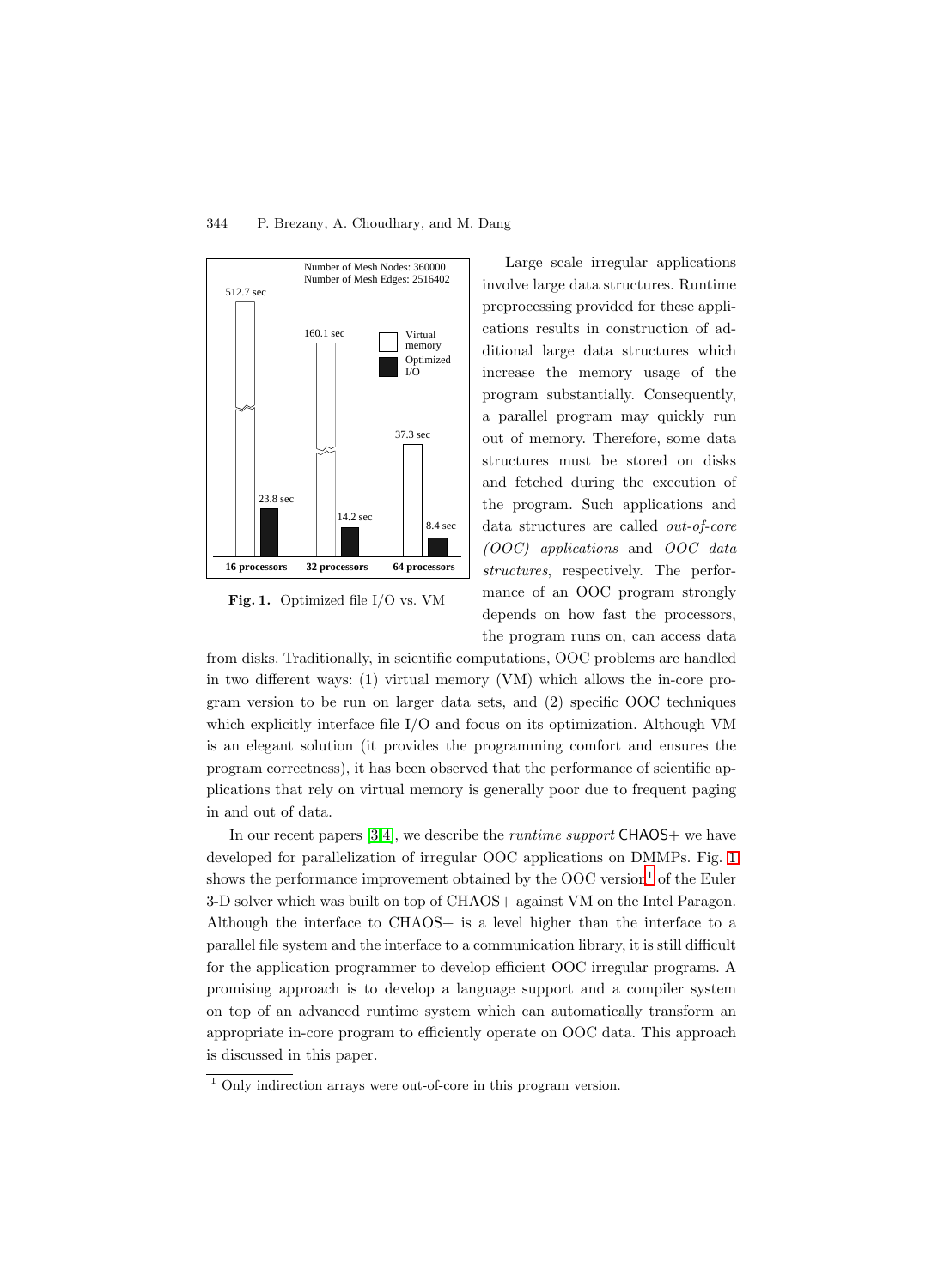In Section 2, we describe the language directives available to the programmer which provide useful information to the compiler. These directives are proposed as a part of the language HPF<sup>+</sup> [\[5\]](#page-7-0). Section 3 presents basic and advanced compiler methods to transform the OOC program and insert communication and I/O. Experimental results are discussed in Section 4. We review related work and conclude in Sections 5 and 6.

## **2 Language Support**

The DISTRIBUTE directive in HPF partitions an array among processors by specifying which elements of the array are mapped to each processor. This results in each processor storing a local array which is called the distribution segment.

In order to allocate memory and handle accesses to OOC arrays, the HPF compiler needs information about which arrays are out-of-core and also the maximum amount of in-core memory that is allowed to be allocated for each array. The user may provide this information by a directive of the following form:

!HPF+\$ [dist\_spec,] OUT\_OF\_CORE [, IN\_MEM  $(ic\_portion\_spec)$ ] ::  $ar_1, ..., ar_k$ 

where  $ar_i$  specify array identifiers, and the optional part dist spec represents an HPF *distribution-specification* annotation. The keyword **OUT\_OF\_CORE** indicates that all  $ar_i$  are out-of-core arrays.

In the second optional part, the keyword IN\_MEM indicates that only the array portions of the global shape that corresponds to *ic\_portion\_spec* are allowed to be kept in main memory. During computation, each processor brings a section of  $ar_i$  into its memory part, called *in-core local array (ICLA)*, and operates on it and stores it back, if necessary. The shape of ICLA is computed from ic portion spec.

If the data for an OOC array comes from an input file or is to be written to an output file then the file name must be specified. For this the ASSOCIATE directive  $([7])$  $([7])$  $([7])$  is used.

The OUT OF CORE directives can be introduced in the specification part of the program unit or can immediately precede the parallel loop specification. For example, in Fig. [2,](#page-3-0) arrays X, Y, EDGE1 and EDGE2 will be handled as OOC arrays in the loop L which represents a sweep over the edges of an unstructured mesh. The data for X comes from the file 'X-file.dat'. ICLAs of shape  $([K/M])$ are allocated for EDGE1 and EDGE2 on each processor. The shape of ICLAs allocated for X and Y is determined by the programming environment.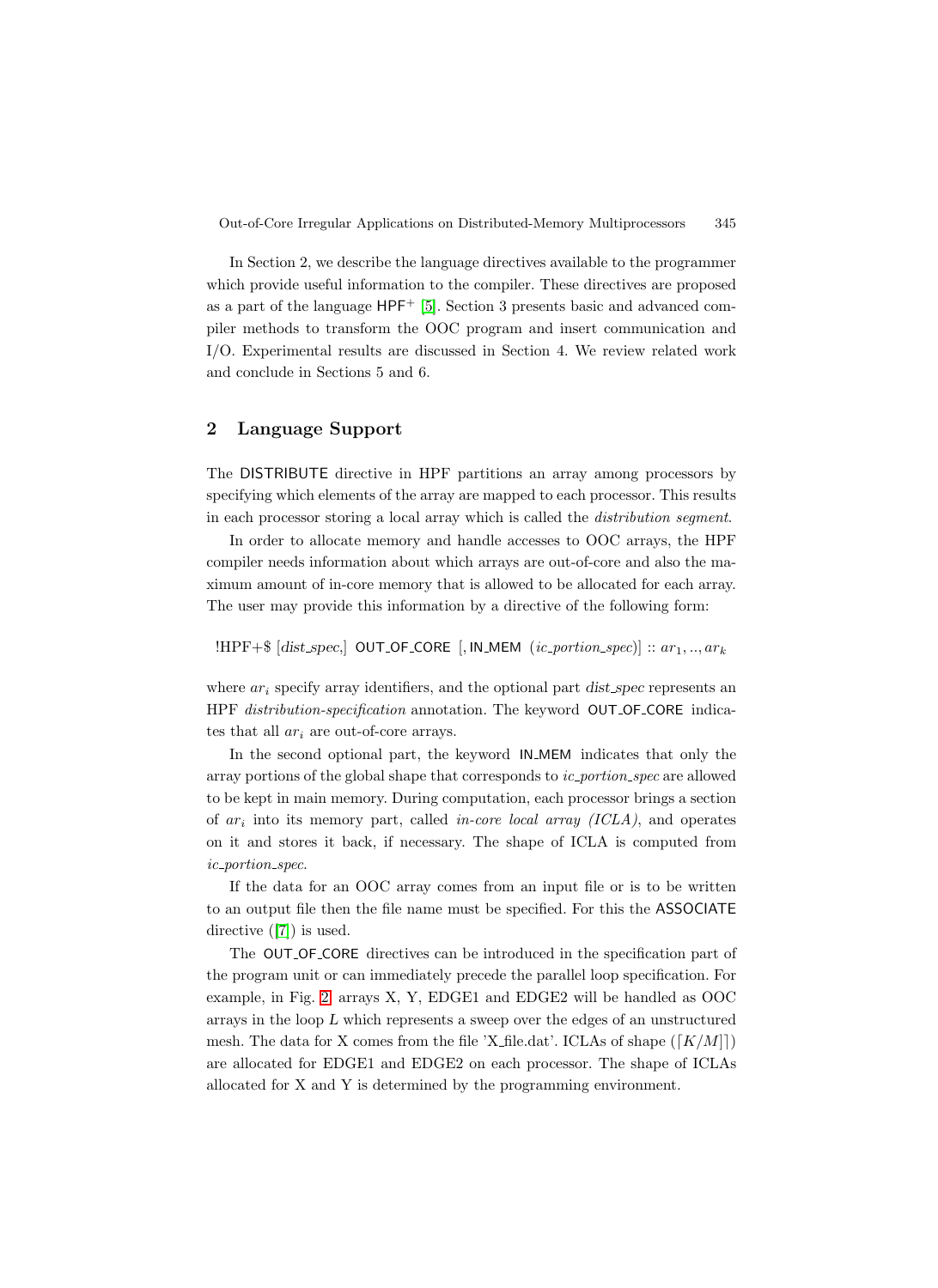```
!HPF$ PROCESSORS P(M)
REAL X(NNODE), Y(NNODE); INTEGER EDGE1(NEDGE), EDGE2(NEDGE)
!HPF$ DISTRIBUTE (BLOCK) ONTO P :: X, Y, EDGE1, EDGE2
...
... X and Y are data arrays, EDGE1 and EDGE2 are indirection arrays ...
!HPF+$ ASSOCIATE ('X file.dat', X)
... ASSOCIATE directives for Y, EDGE1, and EDGE2 ...
IHPF+$ OUT_OF_CORE :: X, Y
!HPF+$ OUT OF CORE , IN MEM (K) :: EDGE1, EDGE2
HPF+$ INDEPENDENT, REDUCTION (Y), USE (SPECTRAL\_PART(X,Y))L: DO I = 1, NEDGE...
         Y(EDGE1(I)) = Y(EDGE1(I)) + F(X(EDGE1(I)), X(EDGE2(I)))Y(EDGE2(I)) = Y(EDGE2(I)) - F(X(EDGE1(I)), X(EDGE2(I)))END DO
```
**Fig. 2.** Code for Out-of-Core Unstructured Mesh in HPF Extension

HPF+ enables the user to specify a partitioning strategy either for all or a selected set of arrays. We illustrate this approach by the example in Fig. 2. The USE clause of the INDEPENDENT loop enables the programmer to select a partitioner from those provided in the environment (in the example, this is SPECTRAL PART) and the arrays (in the example, X and Y) to which it is applied.

# **3 Compilation Strategies**

The compilation process consists of four steps: (1) processing the input HPF+ program by the front end, program normalization, and initial program analysis, (2) basic restructuring, (3) optimizations, and (4) target code generation. In the first part of this section, we describe the basic restructuring strategy and then discuss several optimizing techniques.

#### **3.1 Basic Parallelization Strategy**

The out-of-core parallelization strategy is a natural extension of the inspectorexecutor approach. The set of iterations assigned to each processor by the work distributor is split into a number of iteration tiles. Sections of arrays referenced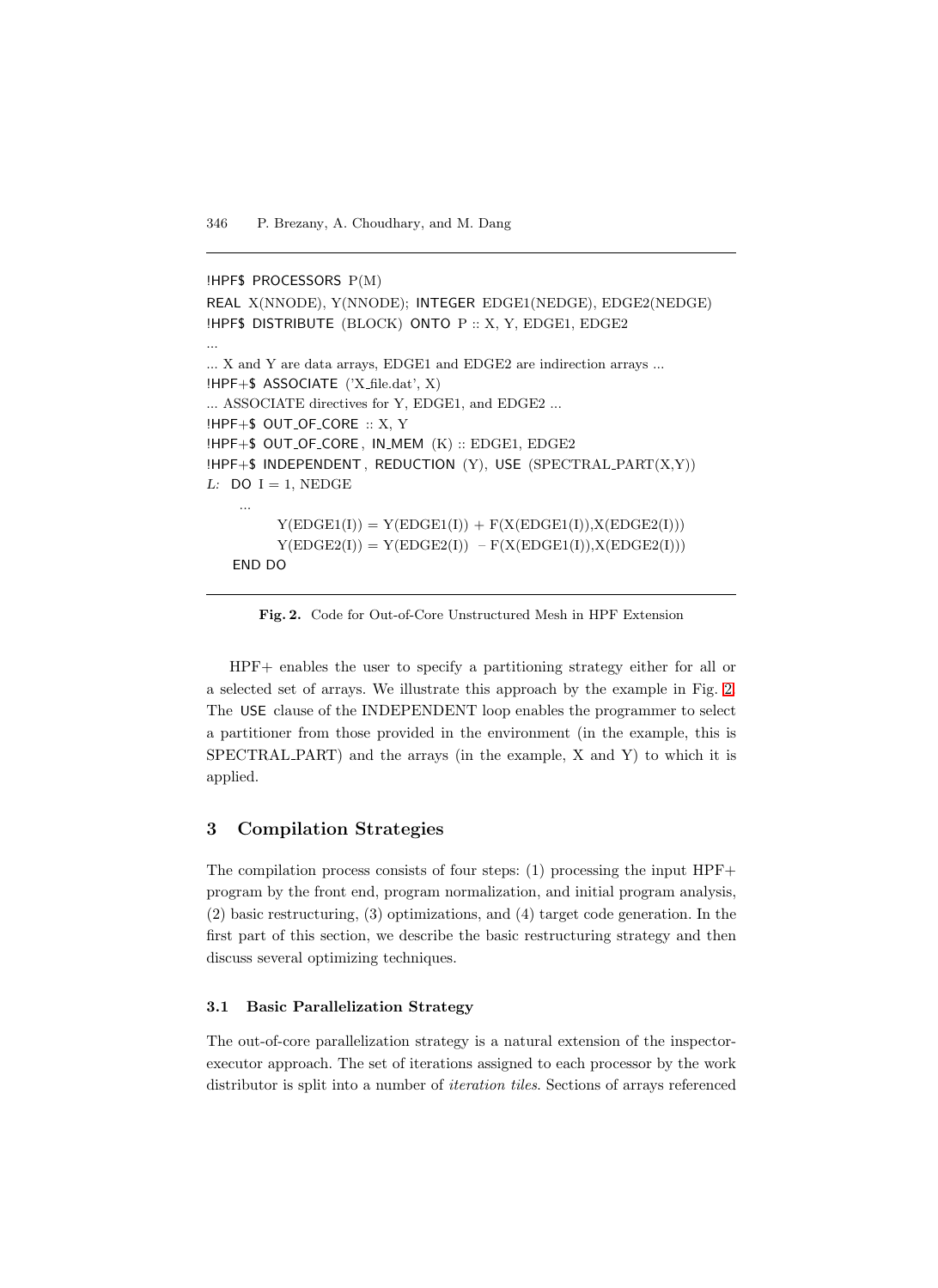in each tile, called data tiles, are small enough to fit into local memory of that processor. The inspector-executor strategy is then applied to each iteration tile.

Generally, the code generated for an OOC data-parallel loop consists of four phases which are connected by control flow depicted in Fig. 3. In the following we describe briefly each phase<sup>2</sup>.



**Fig. 3.** Computing Phases

A. Default initial data and work distribution Initially, the iterations and data and indirection arrays are distributed among processors in block fashion. The distribution segment of each OOC array belonging to a processor is stored in a separate local file of this processor<sup>3</sup>. Next, an ICLA is allocated for each OOC indirection array. Moreover, the iteration set assigned to a processor, called the execution set of this processor, is blockwise split into a number of iteration tiles. The result of this operation depends on the shape of ICLAs allocated for the indirection arrays.

B. OOC Partitioning This optional phase involves the use of a diskoriented partitioner which uses OOC data (for example, the node coordinates of the mesh) to determine a new data and work distribution. The data and indirection arrays are then redistributed. The redistribution results into the modification of the local files storing the corresponding distribution segments.

C. OOC Inspector This preprocessing phase results in computation of  $I/O$  schedules which describe the required I/O operations and *communication schedules* which describe the required communication. The inspector phase also computes the shape of ICLAs for the data arrays.

<sup>&</sup>lt;sup>2</sup> This compilation strategy is based on the CHAOS+ runtime support.

<sup>3</sup> We consider the Local Placement Execution Model [\[6\]](#page-7-0).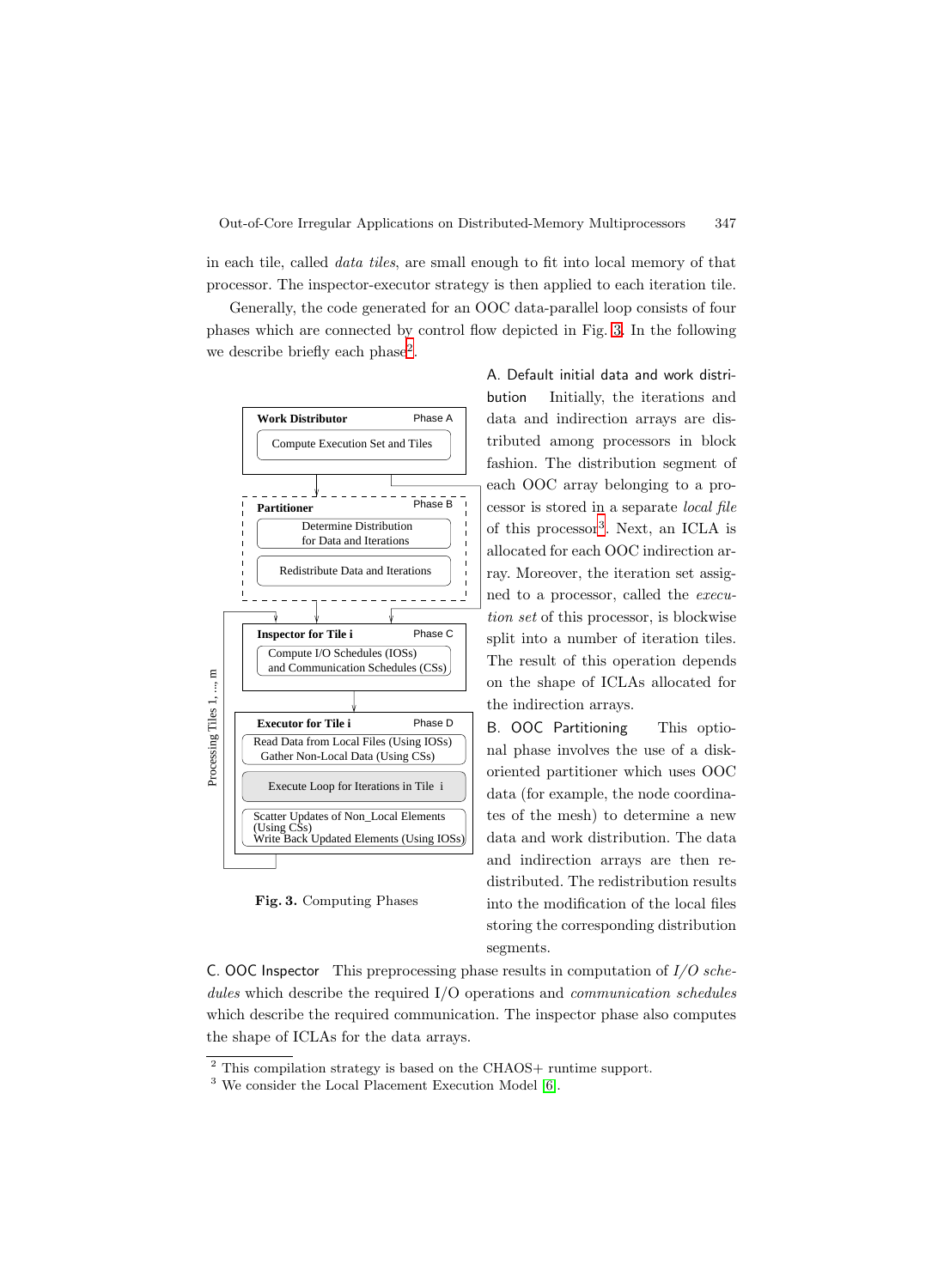D. OOC Executor Once preprocessing is completed, we are in a position to carry out the necessary memory allocation, I/O, communication, and computation, following the plan established by the inspector.

A simplified compilation scheme can be applied to the OOC applications in which data arrays can fit in main memory, while indirection arrays are OOC.

#### **3.2 Optimizations**

We have proposed a set of optimizations which minimize the file access costs and other runtime overheads. Some of them are discussed below.

Redundancy elimination. Execution of the loop iteration tiles performed in the execution phase corresponds to the computation specified in the HPF program. On the other hand, other phases introduce additional runtime and memory overhead associated with the parallelization method. Reduction of this overhead is a crucial issue in the compiler development. The optimization techniques we apply to OOC problems are based upon a data flow framework called Partial Redundancy Elimination.

Hiding  $I/O$  latency. To overlap time expensive  $I/O$  accesses, the compiler can generate a code for two types of processes: application processes and I/O processes. The application processes implement the computation specified by the original program. The I/O processes serve the data requests of the application processes.

Eliminating extra file  $I/O$  by reordering computation. In order to minimize  $I/O$ and communication, it is important to update the value of a mesh node (see Fig. [2\)](#page-3-0) for the maximum number of times before it is written back to the file. To achieve this goal the loop iterations and indirection arrays must be reorganized. Our approach [\[4\]](#page-7-0) is based on a loop transformation called the loop renumbering.

# **4 Performance Results**

This section presents the performance of the unstructured mesh linear equation solver GCCG which is a part of the program package FIRE [\[1\]](#page-7-0). The application was hand-coded using the methods described in Section 3. All the experiments were carried out on the Intel Paragon. To be able to compare the performance of OOC program versions with the in-core versions using the Paragon's virtual memory system, the programs operated on big unstructured meshes. So, the paging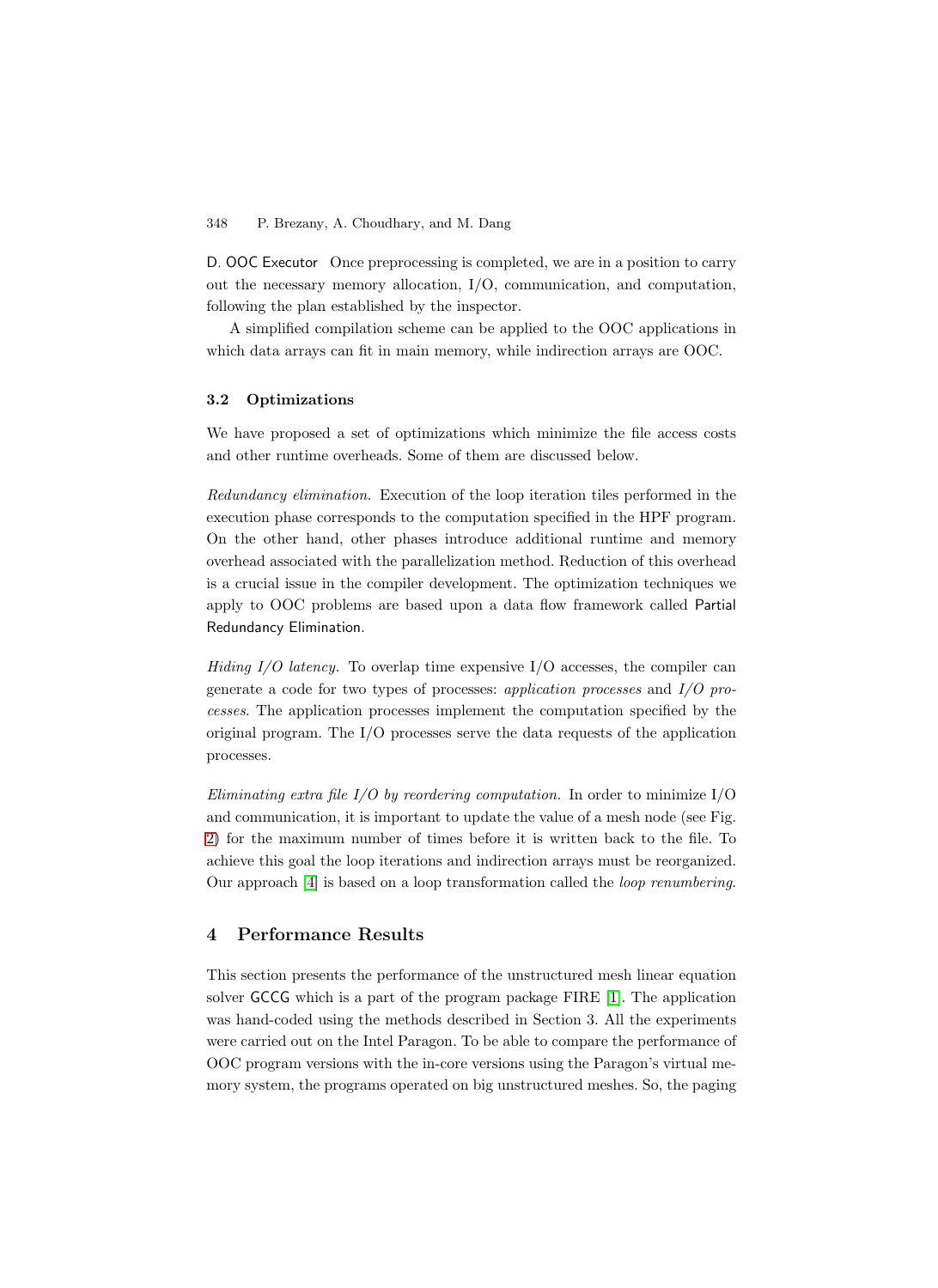mechanism of Paragon was activated in some experiments. The performance of this solver for different number of processors and tiles is given in Table 1. We compare the performance of the implementation which includes overlapping I/O with communication and computation with the solution in which the application process is blocked while waiting on I/O. Each I/O process was running on the same node as the corresponding application process. The experimental results show a big performance improvement obtained by the OOC versions against virtual memory. The performance was significantly improved by overlapping I/O with computation and communication.

| 360000 mesh elements |                |       |       |       |                |       |
|----------------------|----------------|-------|-------|-------|----------------|-------|
| number of processors | $\overline{4}$ | 4     | 8     | 8     | 16             | 16    |
| number of tiles      | 8              | 16    | 4     | 8     | $\overline{2}$ | 4     |
| non-overlapping      | 207.5          | 257.8 | 136.9 | 196.5 | 109.7          | 184.3 |
| overlapping          | 122.9          | 167.8 | 90.1  | 171.3 | 82.3           | 149.0 |
| in-core with paging  | 627.3          |       | 328.5 |       | 290.3          |       |

**Table 1.** Performance of the OOC GCCG Solver (time in seconds).

## **5 Related Work**

Compiling OOC data-parallel programs is a relatively new topic and there has been little research in this area. Bordawekar, Choudhary, and Thakur [\[11\]](#page-7-0) have worked on compiler methods for out-of-core HPF regular programs. Cormen and Colvin have worked on a compiler for out-of-core  $C^*$ , called Vi $C^*$  [\[8\]](#page-7-0). Paleczny, Kennedy, and Koelbel [\[10\]](#page-7-0) propose a compiler support and programmer I/O directives which provide information to the compiler about data tiles for OOC regular programs.

## **6 Conclusions**

The difficulty of efficiently handling out-of-core irregular problems limits the performance of distributed-memory multiprocessors. Since coding out-of-core version of an irregular problem might be a very difficult task and virtual memory does not perform well in irregular programs, there is a need for compiler-directed explicit I/O approach.